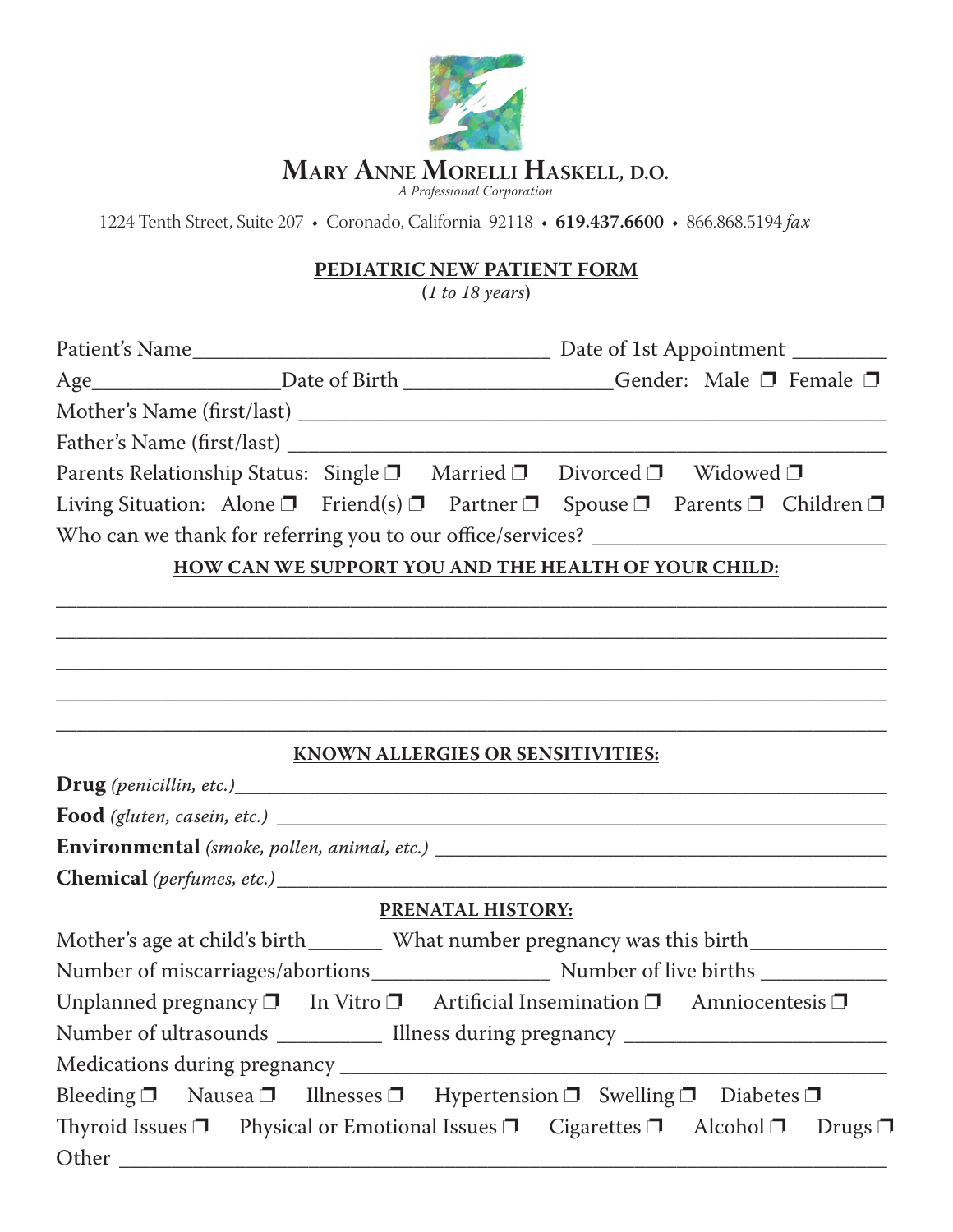## **BIRTH HISTORY:**

| Term: Full $\Box$ Premature $\Box$                                           | Late $\Box$ Birth Weight | Length          |
|------------------------------------------------------------------------------|--------------------------|-----------------|
| APGARs: 1 min.                                                               |                          | Length of Labor |
| Home Birth $\Box$ Birth Center $\Box$ Hospital $\Box$ Complications, if any: |                          |                 |

 $\_$  , and the contribution of the contribution of  $\mathcal{L}_\mathcal{A}$  , and the contribution of  $\mathcal{L}_\mathcal{A}$ 

|  |  |                                                                                                   | Pitocin $\Box$ Epidural or Spinal Anesthesia $\Box$ C-Section $\Box$ Forceps $\Box$ Episiotomy $\Box$ |
|--|--|---------------------------------------------------------------------------------------------------|-------------------------------------------------------------------------------------------------------|
|  |  | Vacuum Extraction $\Box$ Cord Wrapped Around Neck $\Box$ Merconium Staining $\Box$                |                                                                                                       |
|  |  | Birth Defects $\Box$ Birth Injuries $\Box$ Blue Baby $\Box$ Cerebral Palsy $\Box$ Seizures $\Box$ |                                                                                                       |
|  |  | Jaundice $\Box$ Colic $\Box$ Fever $\Box$ Rashes $\Box$ Unusual Cry $\Box$ Head Uneven $\Box$     |                                                                                                       |
|  |  | Breast Fed Immediately $\Box$ Difficulty Latching $\Box$ Concerns?                                |                                                                                                       |

## **CHILD'S DIET HISTORY:**

\_\_\_\_\_\_\_\_\_\_\_\_\_\_\_\_\_\_\_\_\_\_\_\_\_\_\_\_\_\_\_\_\_\_\_\_\_\_\_\_\_\_\_\_\_\_\_\_\_\_\_\_\_\_\_\_\_\_\_\_\_\_\_\_\_\_\_\_\_\_\_\_\_\_\_\_\_\_\_

| Breast fed □ How long? ____________ How many hours between feedings _____________ |
|-----------------------------------------------------------------------------------|
| Formula $\Box$ Cow Dairy $\Box$ Goat $\Box$ Soy $\Box$ Other $\Box$               |
|                                                                                   |
|                                                                                   |
|                                                                                   |
|                                                                                   |
| <b>CHILD'S CURRENT DIET:</b> (Describe Mother's diet if child is still nursing)   |
|                                                                                   |
|                                                                                   |
|                                                                                   |
|                                                                                   |
|                                                                                   |
|                                                                                   |
|                                                                                   |
| DEVELOPMENT:                                                                      |

| Sleep Patterns:                                      |        |        |                              |  |
|------------------------------------------------------|--------|--------|------------------------------|--|
| AGE BEGAN: Sleeping Through Night                    |        | Sit Up | Belly Crawl                  |  |
| Creep on Hands/knees                                 | Cruise |        | _ Walking _______ Talking __ |  |
| Used Swing $\square$ Used Walker $\square$ Concerns? |        |        |                              |  |
|                                                      |        |        |                              |  |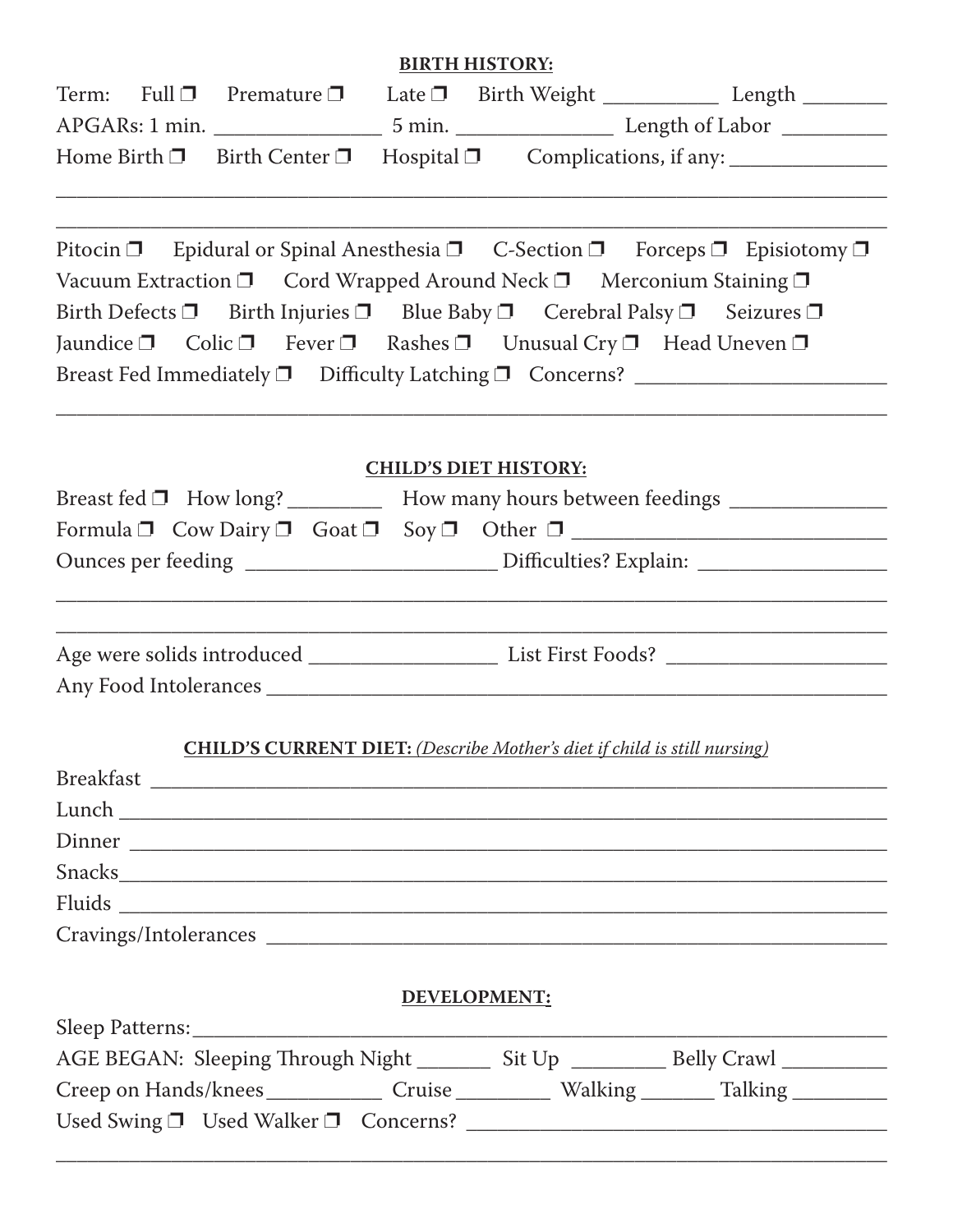## **HEALTH ISSUES/SYMPTOMS:** Please note if Current (C) or Past (P)

| $\Box$ Hives                     | $\Box$ Headaches      | $\Box$ Cries Easily                          | $\Box$ Nightmares        |  |
|----------------------------------|-----------------------|----------------------------------------------|--------------------------|--|
| $\Box$ Acne                      | $\Box$ High Fevers    | □ Stomach Aches                              | $\Box$ Sleep Problems    |  |
| $\Box$ Skin Rash                 | $\Box$ Hearing Loss   | $\Box$ Constipation                          | <b>J</b> Unusual Fears   |  |
| $\Box$ Eczema                    | $\Box$ Dizzy Spells   | $\Box$ Diarrhea                              | $\Box$ Excessive Fatigue |  |
| $\Box$ Easy Bruising             | $\Box$ Ear Infections | $\Box$ Gas                                   | $\Box$ Light Sensitivity |  |
| $\Box$ Wheezing                  | $\Box$ Sore Throats   | $\Box$ No Appetite                           | $\Box$ Irritableness     |  |
| $\Box$ Coughing                  | $\Box$ Nose Bleeds    | $\Box$ Colic                                 | $\Box$ Noise Sensitivity |  |
| $\Box$ Asthma                    | $\Box$ Anemia         | □ Motion Sickness                            | $\Box$ Heart Murmur      |  |
| $\Box$ Frequent Colds            | $\Box$ Jaundice       | $\Box$ Vomiting                              | $\Box$ Nervous           |  |
|                                  |                       |                                              |                          |  |
| $\Box$ Rigidly Arches Backwards  |                       | $\Box$ Too Loose or Floppy Muscle Tone       |                          |  |
| □ Too Tight or Rigid Muscle Tone |                       | $\Box$ Torticollis (Head and Neck Side-bent) |                          |  |
| □ Helmet Used for Uneven Head    |                       | □ Difficulty Wearing Certain Clothing        |                          |  |

**FAMILY HISTORY:** 

Please list any major diseases/illnesses that run in family genetics with any grandparents, aunts, or uncles, i.e.: diabetes, cancer, heart disease, addictions, mental illness, etc.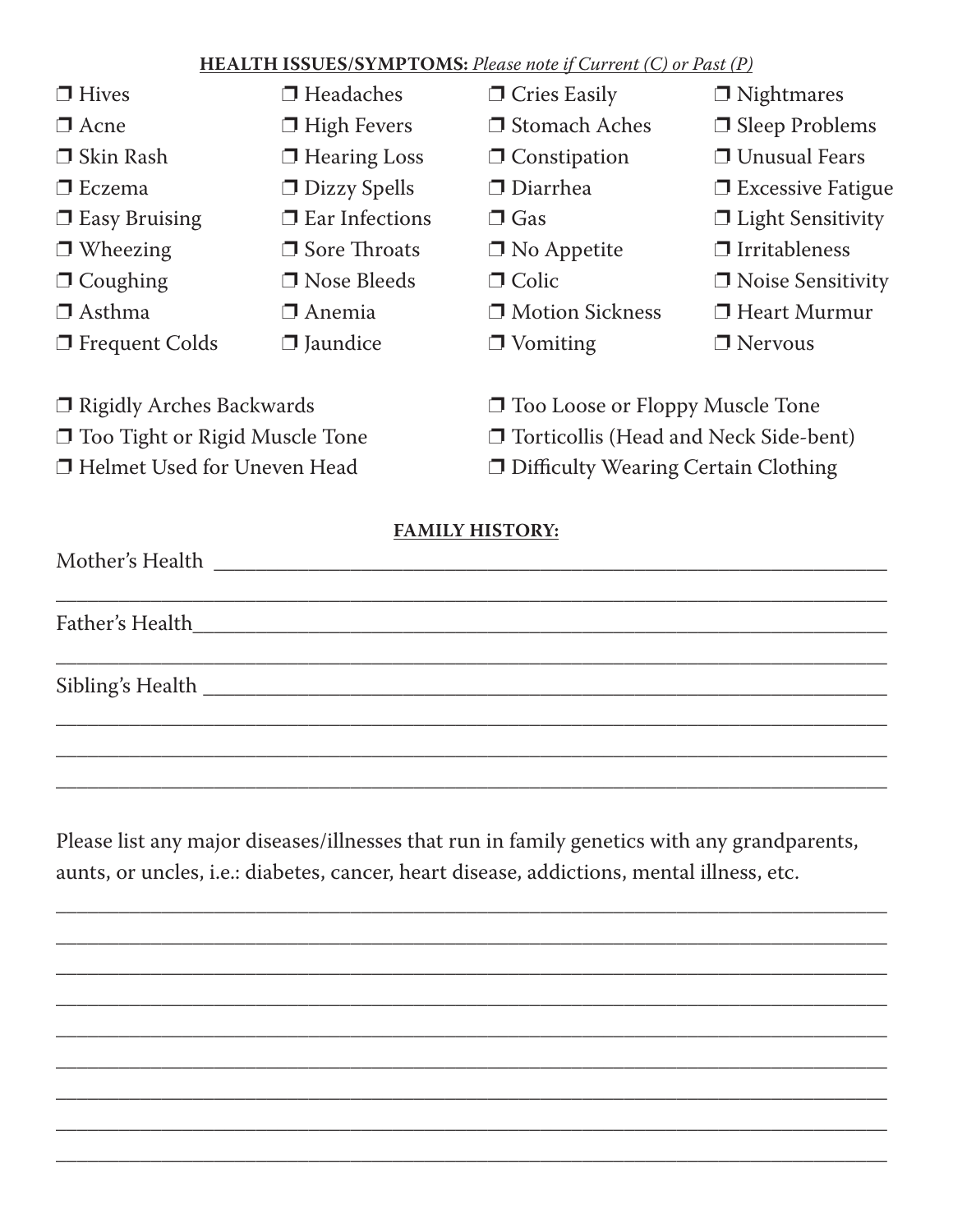| <b>ACCIDENTS/INJURIES:</b> (short description) |                                                                                     |                                                                    |                                                                                                  |  |
|------------------------------------------------|-------------------------------------------------------------------------------------|--------------------------------------------------------------------|--------------------------------------------------------------------------------------------------|--|
|                                                |                                                                                     |                                                                    |                                                                                                  |  |
|                                                |                                                                                     |                                                                    |                                                                                                  |  |
|                                                |                                                                                     |                                                                    |                                                                                                  |  |
|                                                |                                                                                     | <b>HOSPITALIZATIONS OR SURGERIES:</b> (short description)          |                                                                                                  |  |
| Date                                           | Hospital                                                                            | Diagnosis/Surgery                                                  | Doctor                                                                                           |  |
|                                                |                                                                                     |                                                                    |                                                                                                  |  |
|                                                |                                                                                     |                                                                    |                                                                                                  |  |
|                                                |                                                                                     |                                                                    |                                                                                                  |  |
|                                                |                                                                                     | HAS YOUR CHILD HAD ANY OF THE FOLLOWING TESTS:                     |                                                                                                  |  |
|                                                |                                                                                     |                                                                    | Electroencephalogram Date______________________Where ___________________________                 |  |
|                                                |                                                                                     |                                                                    |                                                                                                  |  |
|                                                |                                                                                     |                                                                    | Psychological Evaluation Date _________________ Where __________________________                 |  |
|                                                |                                                                                     |                                                                    |                                                                                                  |  |
|                                                |                                                                                     |                                                                    | Hearing Evaluation Date_________________________Where __________________________                 |  |
|                                                |                                                                                     |                                                                    |                                                                                                  |  |
|                                                |                                                                                     |                                                                    | Speech/Language Date ______________________________Where _______________________                 |  |
|                                                |                                                                                     |                                                                    |                                                                                                  |  |
|                                                |                                                                                     | <b>IMMUNIZATIONS:</b>                                              |                                                                                                  |  |
|                                                |                                                                                     |                                                                    | Measles $\Box$ Mumps $\Box$ Polio $\Box$ DPT $\Box$ Influenza $\Box$ Rotoviras $\Box$ MMR $\Box$ |  |
|                                                | Tetanus $\Box$ HIB $\Box$ Hepatitis A $\Box$ Hepatitis B $\Box$ Pneumococcal $\Box$ |                                                                    |                                                                                                  |  |
|                                                | Adverse Reactions? (Describe severity, length of time and age of reaction)          |                                                                    |                                                                                                  |  |
|                                                |                                                                                     |                                                                    |                                                                                                  |  |
|                                                |                                                                                     |                                                                    |                                                                                                  |  |
|                                                |                                                                                     |                                                                    |                                                                                                  |  |
|                                                |                                                                                     |                                                                    |                                                                                                  |  |
|                                                |                                                                                     | <b>CURRENT MEDICATIONS:</b> Please note if Current (C) or Past (P) |                                                                                                  |  |
| <b>Medication Name</b>                         | What's it for?                                                                      | For how long?                                                      | <b>Strength Dose Frequency</b>                                                                   |  |
|                                                |                                                                                     |                                                                    |                                                                                                  |  |
|                                                |                                                                                     |                                                                    |                                                                                                  |  |
|                                                |                                                                                     |                                                                    |                                                                                                  |  |
|                                                |                                                                                     |                                                                    |                                                                                                  |  |
|                                                |                                                                                     |                                                                    |                                                                                                  |  |
|                                                |                                                                                     |                                                                    | Name of Doctor's Office/Hospital/Clinic where your infant's health records are kept:             |  |